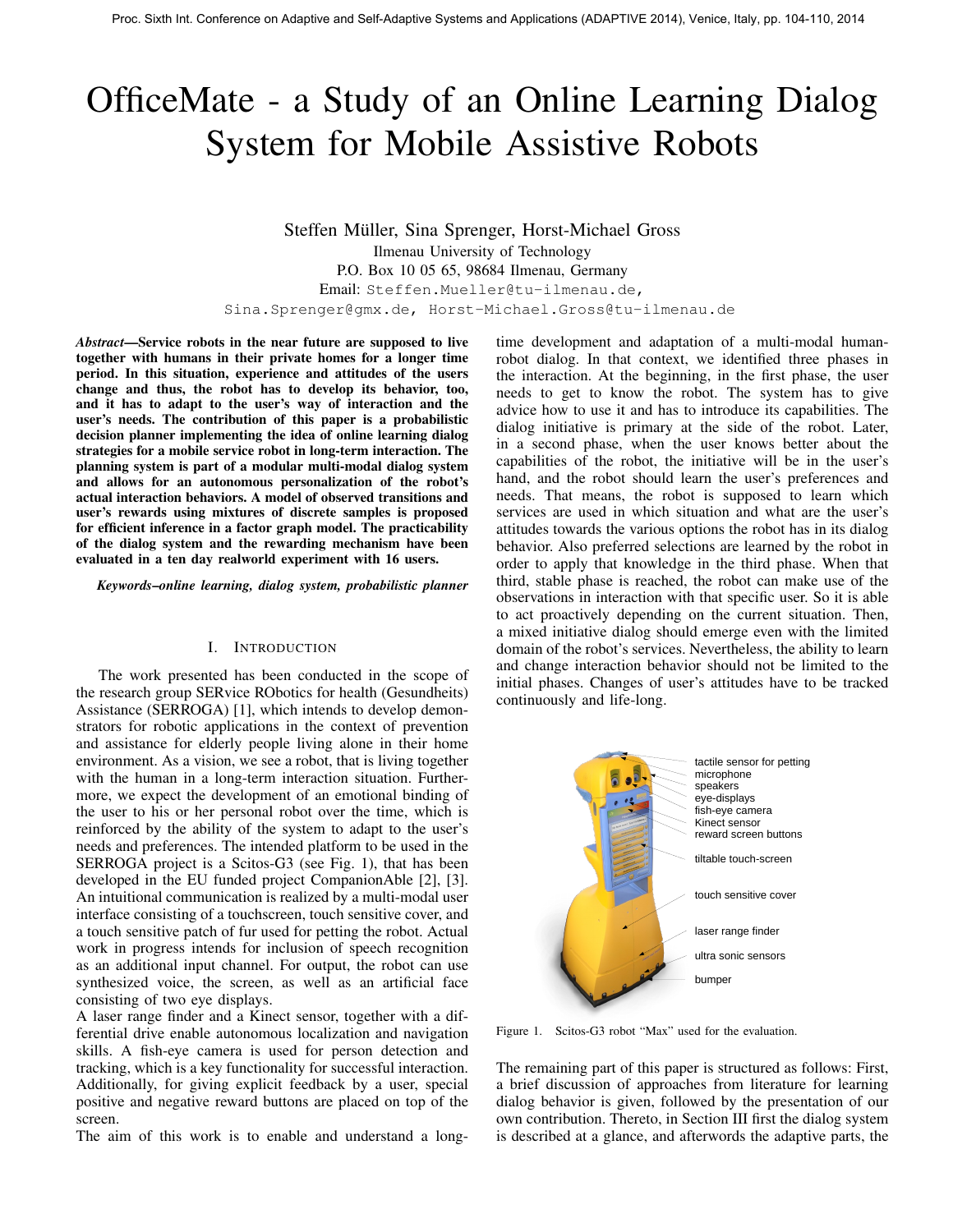probabilistic planner and the models used, are explained. In Section IV our experience with the described system in user test is presented, and results are discussed.

# II. RELATED WORK AND DISCUSSION

In literature, several approaches for dialog modeling can be found mainly in the field of speech-based dialog systems, which also have capabilities of adaptation. A common approach is using Reinforcement Learning techniques for optimization of a dialog flow, even when inputs are uncertain. The Partially Observable Markov Decision Process (POMDP) is used here, but this comes along with high computational effort, which is intended to be overcome by several approaches for simplification [4],[5]. These approaches try to find a policy in order to maximize the discounted future reward, that mainly is generated by a system internal reward function. Therefore, the system designer has to define in advance what the longterm goals during upcoming dialogs will be.

In [6] Pineau et al. applied a POMDP model for learning an optimal dialog behavior for a service robot called Pearl. Although they applied a hierarchical decomposition of the assistance task, the complexity of the realizable functionality is very limited. That approach also relies on a hand crafted reward function and the policy is computed offline before application. Thus, the robot can not consider individual user's characteristics discovered at runtime.

One disadvantage of many similar Reinforcement Learningbased approaches in the domain of dialog learning is the batch update, where in a training phase interaction data is acquired, and afterwards the optimization run is applied offline in order to generate the productive dialog system.

A model for learning a behaviour online from direct user rewards is called "Training an Agent Manually via Evaluative Reinforcement" (TAMER) [7],[8]. This approach explicitely models, which feedback a user gives for a certain state-action pair, and then acts greedily in order to get the maximum reward for the next action. The argumentation for this  $\lambda_0$  strategy is the idea, that the human supervisor estimates the utility value of a state-action pair and already represents this in the reward signal. This might be correct to a certain degree, but has a clear disadvantage. The system can only act in order to achieve user goals, but is not able to incorporate internal goals or wishful target states. One interesting aspect of the TAMER model is the reward model. This allows to predict the user rewards and apply them internally - even if the user is not giving feedback for each action. Thus, this model allows that the user has to get active by giving feedback only if s/he wants to modify the behavior, not if s/he is pleased with it.

An alternative dialog system applying probabilistic inference is presented in [9] and later in [10]. Inference techniques have been applied to a statistical model of the dialog in order to reason the goals the user might have in mind and, therefore, decide which information needs to be asked or given in the next steps of dialog. Unfortunately, this idea is not directly transferable to our scenario, where the goal of the dialog is not only determined by the user but also by the system itself (e.g., the robot should engage the user in communication or physical activities). Additionally, the required direct reward to be given by the user, which is used to modify the way things are communicated, is hard to introduce in that approach.

In our approach, we need to combine system internal goals,

which mainly are i) fast task completion and ii) less correction steps by the user with explicit and implicit rewards given directly by the user during the interaction. As explicit reward we consider positive or negative feedback by means of pushing the respective like or dislike buttons on the screen, while implicit rewards are unconscious signals like the rate of petting the robot, or simply ignoring the robot's attempts to interact with the user.

To get capability of online learning/adaptation, we would like to get rid of the complicated optimization problem of finding a complete policy each time we get new observations, although we are only interested in the optimal action for the current situation. This is possible by means of an online planning mechanism and also allows for changing optimization goals as well as discovering new states of the dialog at runtime, which would be difficult or even impossible for implicit planning methods.

Dialog modeling techniques existing today are mostly related to a very complex application development process. Our aim is to provide a framework for rapid application development, which is realized by combining simple frame-based multimodal dialog with the capabilities of optional adaptation without introducing additional configuration effort. A key to a manageable design effort is the possibility for problem decomposition. According to hierarchical abstract machines [11], that are also used in the Reinforcement Learning domain for restriction of the action space, in our approach individual subdialogs are defined as independent modules, each restricting the policy to a reasonable subset and having the ability of calling other subdialogs on demand. How this modularization is realized in our system is explained in the next section.

## III. ADAPTIVE MODULAR DIALOG SYSTEMS

The implementation of the dialog system is based on the robot middle-ware MIRA [12], [13] and implements the control layer in our software architecture [2]. Therefore, it integrates well with the other robot software components for navigation, perception skills, and graphical user frontend and realizes an interface to the robot infrastructure for the individual services. The software architecture supports a modular design, where each subdialog (greeting, weather info, news, entertainment, etc.) is an independent module defining a service. Thus, it is easy to add new functionality and refer to, or combine existing dialog capabilities in new dialogs, such that the borders of the modules get blurry for the user, who is perceiving the robot as one personality. The software modules implement a content specific back-end functionality as well as define the subdialogs needed. The configuration for a subdialog is mainly a definition of the state space  $S$ (variables holding user inputs and context information) and a set of output actions available  $A = \{a_1, \ldots, a_K\}$  (see Fig. 2 upper part). For instance, actions are expressing a greeting multimodally or asking which website the user likes to see. In order to reduce the necessity for exploration in an unordered set of actions and in order to prevent from selection of irrational sequences frustrating the user, it is necessary to limit the set of selectable actions in each state S. In our system this is done by a manually designed decision tree over the state variables S. Each node in the tree decides between two alternative branches, each consisting of sets of possible actions or further subtrees. These sets allow to define options from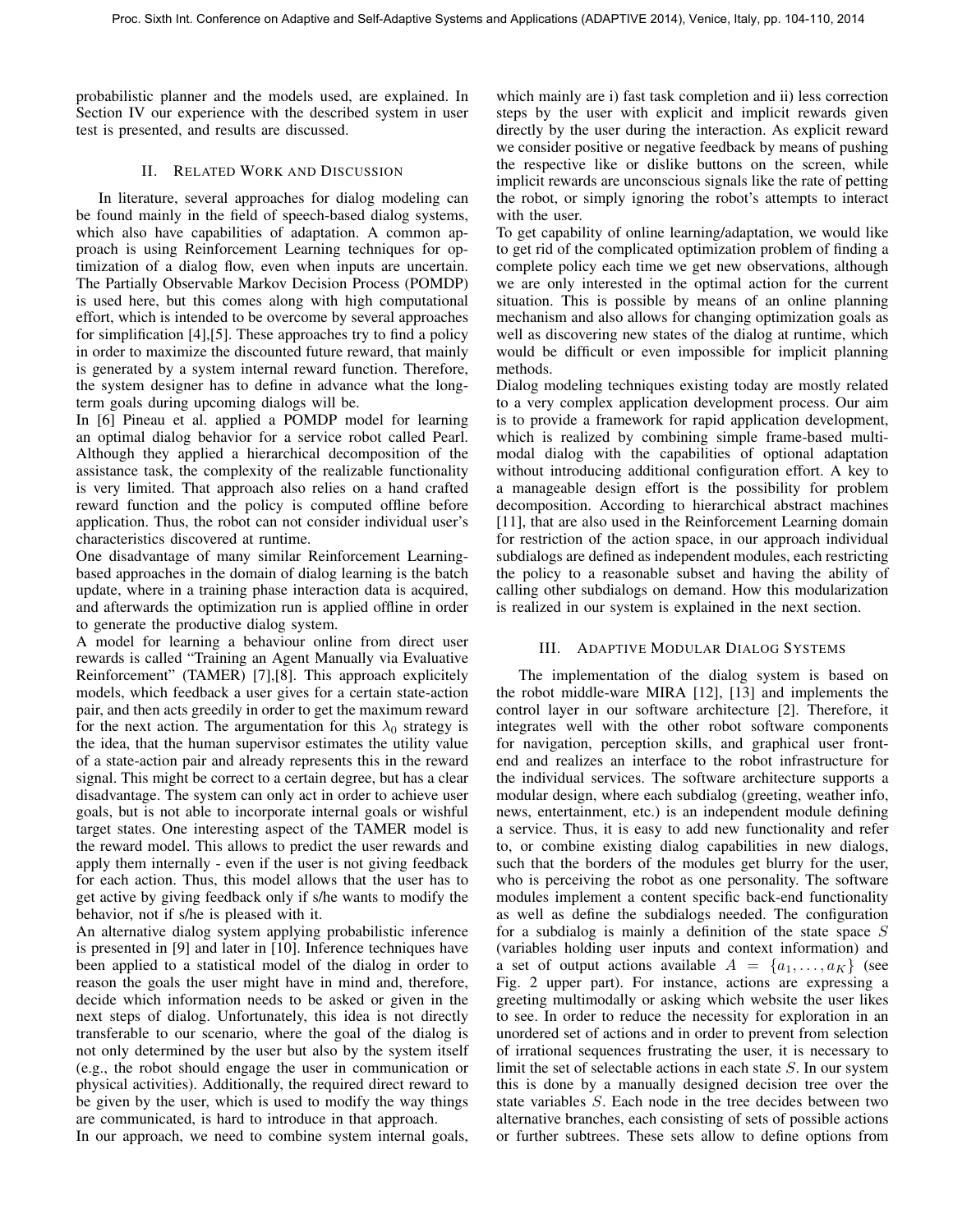

Figure 2. Architecture of our dialog system - The dialog manager holds a stack of subdialogs each defined by as set of state variables a decission tree of possible actions.

which the dialog manager has to choose later on by means of the probabilistic planner. By defining trees with only one action in the branches, it is possible to realize deterministic dialog strategies as well. In that case, the system behaves like a Finite State Machine. For realizing action sequences, it is necessary to consider the history of executions of the actions in the dialog state. Therefore, each possible action  $a_k$  has a counter  $H_k$ , holding the number of executions of  $a_k$  since the latest activation of the subdialog.

The dialog state of an independent subdialog, besides the counters for the actions, comprises a set of variables  $\{V_1, \ldots, V_N\}$ representing user inputs, but also system internal data and events that are of relevance for the decision on the next action of the robot. For example, the number of appointments to be reminded or the answer (yes/no) to the question if appointments should be listed are such state variables in a "reminder" subdialog. The variables have a specific range that can either be discrete or real-valued, which has to be considered later in the respective similarity functions. The range is defined by the type of a variable that also defines which inputs can be filled in it by the input interpreter. Additionally, all variables are labeled with a certainty value  $\{C_1, \ldots, C_N\}$  that expresses to what degree the respective information is known, unconfident, or unknown. This, for example, allows to model the ambiguity of speech recognition inputs or other probabilistic observations.

Therefore, the state representation for one subdialog is a discrete vector:

$$
S = (V_1, \dots, V_N, C_1, \dots, C_N, H_1, \dots, H_K)
$$
 (1)

#### *A. Control Flow in the Dialog System*

Having defined the structure of a subdialog, now the coordination of user inputs, multiple active subdialogs, and the system output generation are explained.

In general, a turn-based control flow is realized where user input turns and system turns alternate. Once a system output action is executed, the system waits until expected user inputs are recognized or until a timeout triggers a new system turn. All multi-modal user inputs are processed in parallel by the input interpreter and will update the dialog state of the respective subdialog. Inputs or internal events are filled in variables of all subdialogs that match the respective type. Special variables may activate a subdialog if they get filled by an input or event.

The dialog manager holds a stack of active subdialogs (see Fig. 2), where the top most is that one evaluated each time a system action is necessary (start of a system turn). The dialog manager evaluates the decision tree of the top most subdialog in the stack using its current state  $S = s_0$  in order to get the possible action set for the current situation. If only one action is available, it is executed by the output renderer directly. The interesting part, where adaptation takes place, is given when multiple actions are allowed by the decision tree, and the probabilistic planning process as described in section III-C is triggered. This planning yields a probability distribution on the actions  $P_{plan}(A)$ , that maximizes the probability of reaching a system internal goal state while maximizing the user's rewards on the way.

Since the system does not know neither the user's rewards and the possible transitions in the dialog states nor the goal states that are defined by the actions in these states, there is a need for exploration additionally to the aim for exploitation of the knowledge allready acquired (exploration-exploitation dilemma). Furthermore, the progress in the phase model of the long-time interaction, introduced in the intro part of this paper, also has to be considered during action selection. Thus, two additional probability distributions are used for action selection. The first represents the number of executions of each available action  $P_{count}(A)$  to enforce that all possible actions are tried out equally during exploration. The second distribution  $P_{prio}(A)$  allows for consideration of a priority that is depending on the progress in the long-time interaction. In this way, in the beginning phase, more explanatory actions are selected, and in the stable phase only straight actions without additional help messages and proactive actions like offering services in a certain situation are recommended. Consequently, the three influence factors  $P_{plan}(A)$ ,  $P_{count}(A)$ , and  $P_{prio}(A)$ are combined, and the action to be eventually executed is selected by drawing from that resulting distribution.

When the action is executed, mainly screen and speech outputs are generated, that may refer to values of the variables in the subdialogs, and communicate content suitable for the current situation (asking questions, confirming inputs or giving answers). Also special actions, like activation of other subdialogs or canceling an active subdialog, are possible. If a new subdialog is activated, the former top most in the stack gets suspended and can execute one more action in order to react to that special situation. If the interrupting subdialog is finished, the suspended one returns to the top of the stack and gets resumed. This resuming is a special action that may be used to bring the user back into the context of the former conversation.

# *B. Modelling of Interactions*

For the planning and adaptation, the system needs to represent knowledge on the history of interactions with the user. This is done by means of several probabilistic models which are described in the following. The dialog manager first builds up a persistent probabilistic transition model at runtime that is representing the probability of reaching a certain state  $S'$  given a predecessor state  $S$  and the executed action  $A$ . Here, user specific decisions and reactions are learned as well as the internal restrictions on the state sequences, such that the planning system does not need to be configured with that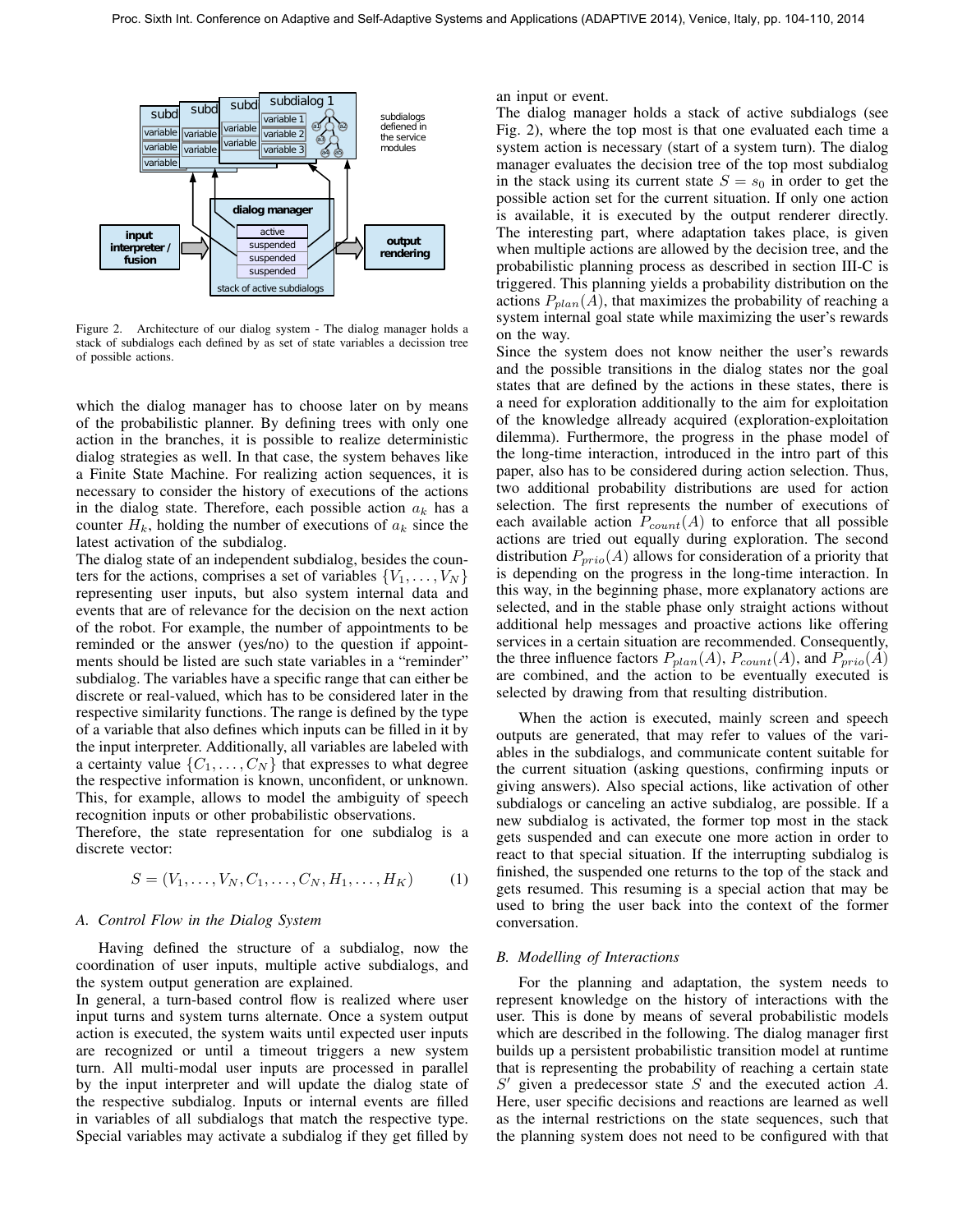

Figure 3. Dynamic factor graph for planning of next action A, given the current state S, a goal state distribution G and a reward proposal distribution R.

knowledge in before. The representation of that model is a weighted sum of samples  $s_j = (S', S, A)_j$  each of them equipped with a weight  $w_i$ . These samples have a very high dimensionality (keep in mind the elements of the state vector S) and, therefore, it is very unlikely that exactly the same states appear very often. To generalize consequences among similar states, a similarity function  $\delta_{S',S,A}(s_a, s_b) \mapsto [0, 1]$  defines a neighborhood among samples  $s_a$  and  $s_b$ . The subscript  $S'$ ,  $S$ ,  $A$ determines the dimensions considered in that similarity. Later, when operating with marginal distribution,we need to compare samples on certain dimensions only. The probability of a particular transition  $t = (S_t', S_t, A_t)$ , by means of that set of all samples  $s_i$  and similarity function is defined as follows with a normalization factor  $\eta$ :

$$
P(S'_t, S_t, A_t) = \eta \sum_j w_j \delta_{S',S,A}(t, s_j)
$$
 (2)

For realizing a goal directed planning of action sequences, additionally a model of goal states  $P(G, S)$  and a model of rewards  $P(R, S)$  gained in a certain state, are defined similarly also as weighted set of discrete samples. Here, G can be 1 for a success state, e.g. the dialog was successfully completed, or it can be 0 for a fail state that has to be avoided in future interactions. This is for example the case, if a dialog turn times out without any user reaction.

The rewards are only recorded if positive or negative reward events took place. By ignoring zero rewards, the policy remains stable, even if the user is pleased with it and does not reward every action individually.

The goal and reward models can be used to evaluate a probability for a state  $S$  to be a goal state, as well as the probability to get a high reward in that state. The models return 0.5 if there are no similar observations in the sample set.

Initially, these user-specific models for each subdialog are empty and have to be filled during the interactions by observing and counting the real transitions, rewards, and occurrence of goal labels.

# *C. Probabilistic Action Planning*

This section describes the planning mechanism used to deduce a probability distribution  $P_{plan}(A)$  for the available actions, that maximizes the probability of reaching a goal labeled state while gaining as much reward as possible on the way to a goal state. For that kind of problems, the probabilistic model of our dialog is represented as a dynamic factor graph (see Fig. 3) for which a message passing algorithm called max product algorithm [14],[15],[16] exists. The max product algorithm can find the marginal distributions for all unobserved variables in the factor graph that maximize the probability given the set of fixed or observed variables.

The idea of that algorithm is to perform local operations in the nodes of the factor graph and propagate the results in form of messages  $\mu_{sender \rightarrow receiver}(domain)$  along the tree structure of the graph in order to get the result in the node of interest, which is the A node of the first time step in our case. Unfortunately, in our dynamic factor graph, the number of time steps to reach a goal state is not known in before, but, since we are only interested in the next action, the inference can be executed in a loop, with one iteration for each time step to be looked in the future. This is shown by the message  $\mu_{S\rightarrow S'}(S')$  in the figure. This is only possible in an acyclic factor graph, which is the reason for the complex state  $S$  and the respective factor models we have chosen in the model. A further factorization would possibly simplify the factor potentials, but the complete factor graph would not longer be acyclic afterwards. This would make the time step loop trick impossible since belief propagation needs to iterate on the complete structure of a loopy factor graph.

A central decision for the factor graph algorithm is the form of representing the probability distributions in the nodes of the factor graphs and in the messages sent between them. Normally, Gaussians or discrete distributions are used for that, but in our case the dimensionality of the distributions' domains is too large for that. Hence, we propose a representation as mixture of discrete samples as already introduced for building up our transition model  $P(S', S, A)$ . In the following, we briefly show, how the operations required by the max product algorithm have been implemented for that kind of distribution representation.

The initialization of the planning loop requires setting the distribution of the state  $S'$  to the desired distribution of goal states we expect. For that, the model of goal probabilities  $P(G|S')$ for each observed state provides the fraction of occurred goal labels in the actions leading to that state. Asuming, that the target probability for reaching a goal is distributed like the little diagram shown in Fig. 3 bottom right, the  $P(G|S')$  table is used to weight the states  $S'$  of the transition model, thus a set of weighted  $S'$  samples results. This is our initial state distribution  $P(S')$  of the last time step in the planning horizon (blue message  $\mu_{P(G|S')\to S'}(S')$ ).

Then the planning loop starts with the step 1: According to the max product algorithm, the distribution  $P(S')$  has to be multiplied by the message  $\mu_{P(R|S')\to S'}(S')$  from the reward model. This reward model  $P(R|S')$  is also a set of state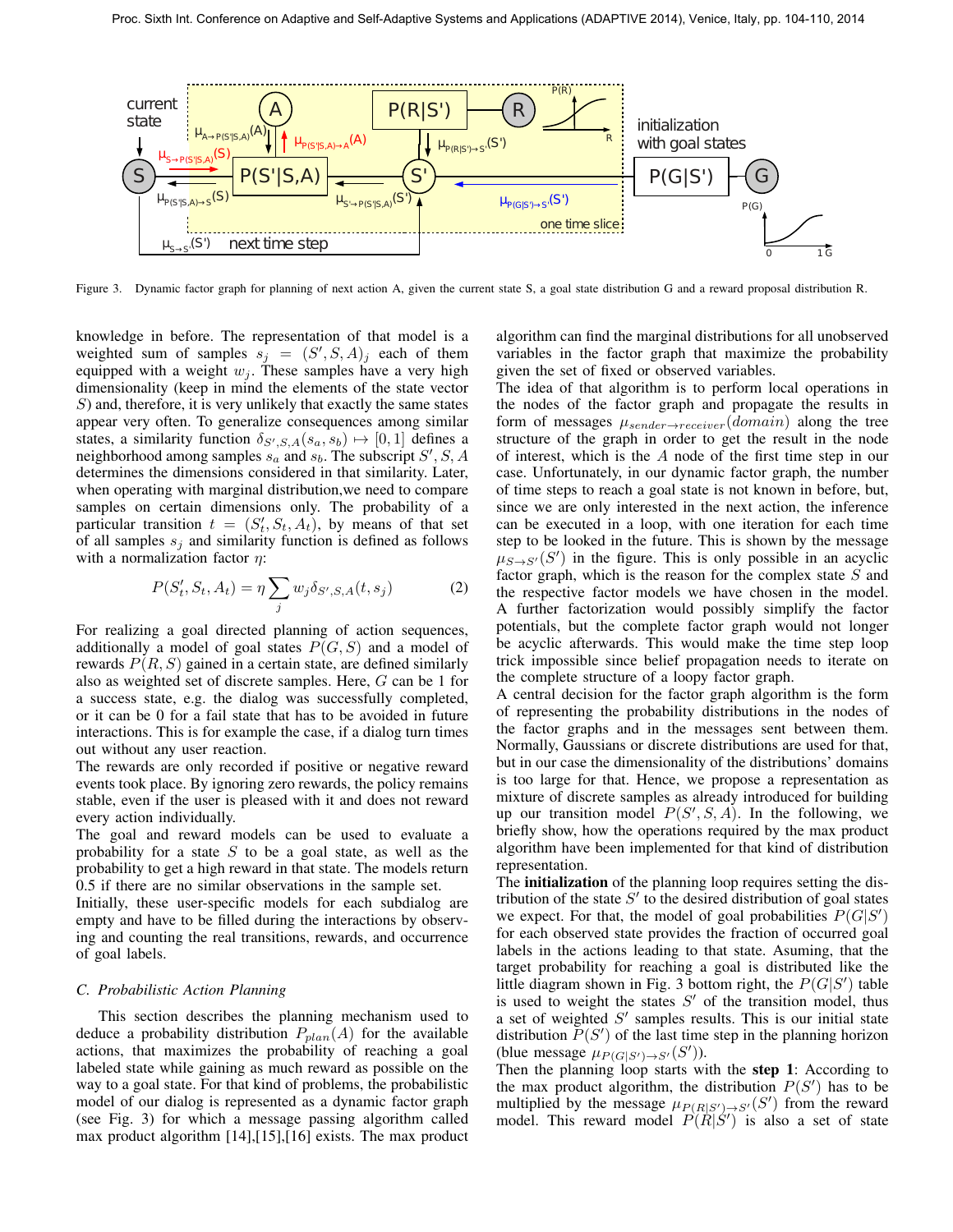samples  $s_i$ , that maps to the average reward  $r_i$  gained in that state. We use the proposition, which is maximizing the reward along the sequence of states, and define the distribution of the expected reward as a sigmoid function (shown in the little diagram besides the R node in Fig. 3). Knowing this, for each sample  $s_j$  in the S' distribution, we can compute an updated weight  $w_j^{(S')}$  by comparing the states of these samples to states of the samples  $s_i$  in the reward model and applying the sigmoidal proposition distribution indicating the desirability of the respective reward. Adding an  $\epsilon$  ensures that weights will be vaild, even if no samples of the reward model do match in the similarity function.

$$
w_j^{(S')} = w_j \frac{0.5\epsilon + \sum_i \frac{1}{1 + e^{-r_i}} \delta_{S'}(s_j, s_i)}{\epsilon + \sum_i \delta_{S'}(s_j, s_i)}
$$
(3)

To reduce complexity for the next computations, samples with low weights are omitted, and samples with high similarity  $\delta_{S'}(s_i, s_i)$  are merged until a maximum number of samples remains. We used 20 samples at maximum in all message distributions.

In step 2, this sample set  $P(S')$  is sent to the transition model as message  $\mu_{S' \to P(S'|S,A)}(S')$  to get multiplied to the conditional probability distribution  $P(S'|S, A)$ .

Since we only have counters  $w_j^{(S',S,A)}$  for the occurrences of the various state transitions, we need to divide  $P(S', S, A)$  by  $P(S, A)$  to get the conditional, which is done by calculating new weights  $w_j^{(S'|S,A)}$  for the samples  $s_j$  according:

$$
w_j^{(S'|S,A)} = \frac{w_j^{(S',S,A)}}{\sum_i w_i^{(S',S,A)} \delta_{S,A}(s_j,s_i)}
$$
(4)

This can be done before planning starts and has only to be updated when a new transition has been observed.

In the  $P(S'|S, A)$  node, the product of the factor potential and all incoming messages has to be calculated. Therefore, each sample of the transition model gets a new weight  $\hat{w}_j^{(S'|S,A)}$  (5), which incorporates the similarities of samples  $s_i$  in the incoming message  $\mu_{S' \to P(S'|S,A)}(S')$ . The message  $\mu_{A\to P(S'|S,A)}(A)$  is assumed to be uniform and is not considered in the weight computation. It would be possible to incorporate priors on actions here to realize a dependency of the actions on the progress in the long-term interaction phase.

$$
\hat{w}_{j}^{(S'|S,A)} = w_{j}^{(S'|S,A)} \sum_{i \in \mu_{S' \to P(S'|S,A)}(S')} \delta_{S'}(s_j, s_i) w_{i}^{(S')} \tag{5}
$$

The max product algorithm now needs to find the maximum probability for each value of the variable for the outgoing message. In our case, that is the  $\mu_{P(S'|S,A)\to S}(S)$ , and thus the goal variable is  $S$ . For each sample, all other samples are compared using  $\delta_S(s_i, s_j)$ , and only the one with the maximum weight will be used. As result, we get a message  $\mu_{P(S'|S,A)\to S}(S)$ , that can be processed further in the variable node S.

Here, in step 3 we have to test, if the current state  $s_0$  of our subdialog matches the inferred predecessor state distribution  $P(S)$  for the planned sequence to the goal state of a length of the current iteration. In case of sufficient probability, the action A can be deduced, that maximizes probability of going one step towards the goal state starting from  $s<sub>0</sub>$ . This is done by sending the message  $\mu_{S\to P(S'|S,A)}(S)$ , which is simply our

current state  $s_0$  with weight  $w_0 = 1$  to the factor node (red message in Fig. 3).

There, again the product and maximization has to take place, which is realized by re-weighting the samples of the transition model again. Here, the intermediate weights already containing the message from  $S'$  can be reused.

$$
\tilde{w}_j^{(S'|S,A)} = \hat{w}_j^{(S'|S,A)} \delta_S(s_j, s_0) w_0 \tag{6}
$$

With these new weights, the maximization along the  $S$  and  $S'$ dimensions can be done in oder to get a probability for each action to reach a goal within the current time horizon. This is done by grouping the samples of the transition model  $s_i$  by the discrete action dimension A and checking for the maximum weight  $\tilde{w}_i$  in each group.

Before going to the next planning time step by sending the  $\mu_{S\to P(S'|S,A)}(S)$  message renamed as  $\mu_{S\to S}(S)$  and starting over with step 1, for each action in the set of available actions, the maximum probability over all time steps is stored. Afterwards, this is used to gain the  $P_{plan}(A)$  distribution used for action selection as described before.

#### *D. Prediction of User Preferences*

In many situations in a repeatedly conducted dialog between the robot and the user, the annoying questions for options (e.g., which website should be shown) can be omitted, when using the former choices in a similar situative context. The transition model we built from the dialog history, exactly contains these information.

Thus, instead of asking the user for the information, the robot can try to infere the desired value, which is changing the state S of the subdialog similarily without any further inputs from the user. Depending on the outcome of that, the dialog can continue either with a confirmation of that fact or with a question for specification of the information, if the inference did not yield a significant probability for either option.

By means of that, also the proactive situation dependent offer of services can be realized easily, where the correctness of the suggestions strongly depends on the context variables considered in the subdialogs state vector.

## IV. EXPERIMENTAL EVALUATION

The correct function and ability of considering observed reactions of the user during robot's action selection first has been validated by means of a set of simulated dialog sequences not embedded in a complete robot application. This functional test showed the learning capabilities as expected, but it is hardly possible to simulate a more complex application realistically. Even more, it is not possible to predict the impact of our dialog system on real users.

Due to these circumstances, the proposed system has afterwards been evaluated in a separate application before being applied for realizing the user interface of our health assistant robot. Caused by restrictions on access to the robot as well as the number of test users needed in combination with the intended long-term interaction, an evaluation scenario has been chosen, that involved 16 members of our lab in parallel. The robot has acted as an "Office Mate" by visiting each trial participant once a day and offering its services after the user confirmed his/her supposed identity and the respective persistent interaction models have been loaded. The experiment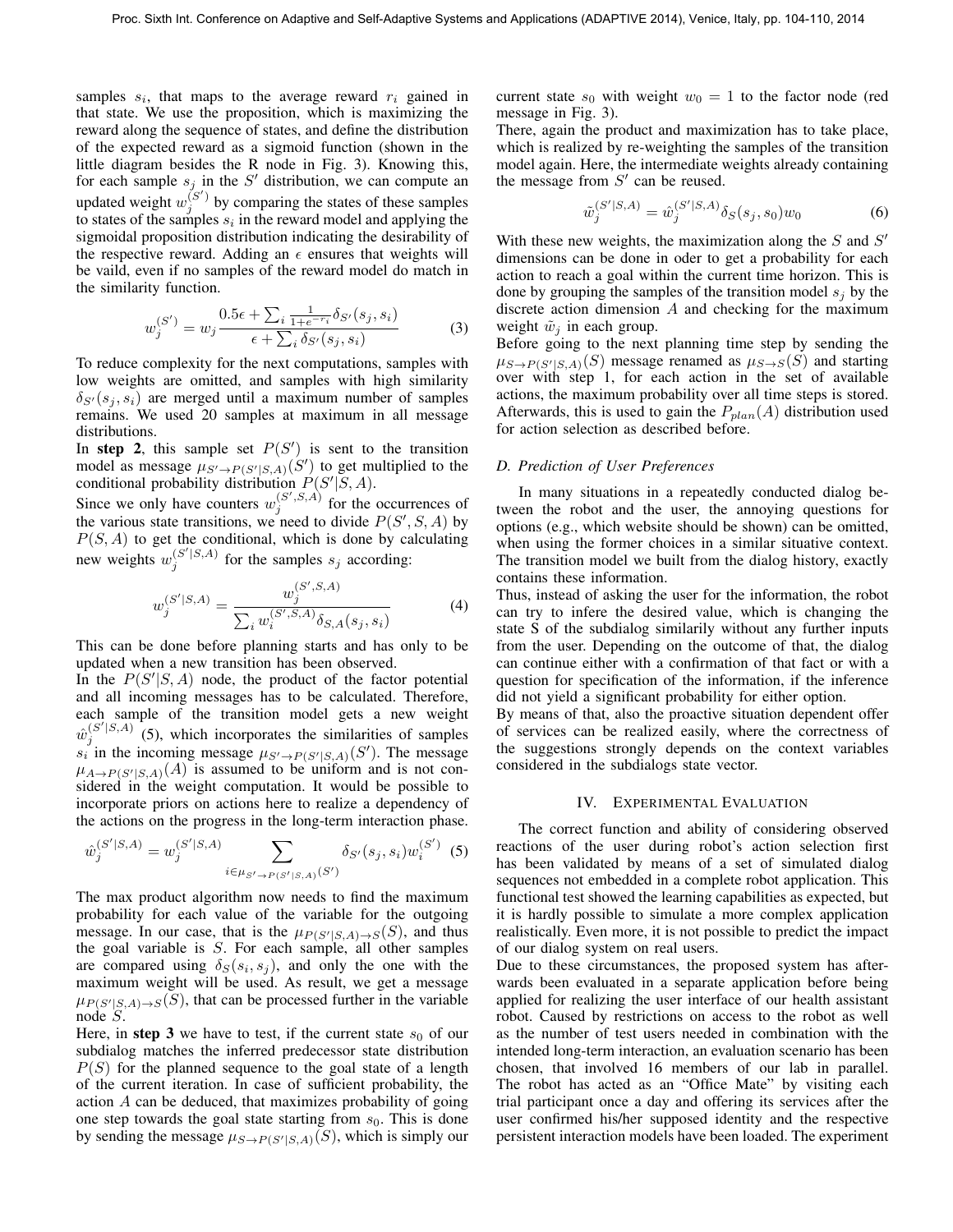took ten workdays in order to give time for an observable change of the robot's behavior.

The participants had to fill out two questionnaires with a first focus on the long-term acceptance of a robot with an adaptive dialog behavior, and a second focus on the practicability of our realization. Questions mainly followed the Almere Model [17], while questions regarding the perception of the robots adaptation skills have been added.

The first questionaire had to be filled in before the experiments to get the baseline and find preferences regarding the form of being addressed by the robot (formal or informal), as well as to get hints on the set of websites to be provided by the robot during the interactions. A second questionnaire after the experiment asked for the personal experience of the participants.

The tests have additionally been accompanied by an observer to reveal usability problems, and aforementioned questionaires have been used for a qualitative evaluation due to the low number of participants.

# *A. Office Mate Services*

The application for our Office Mate scenario covers a couple of services. For giving an impression on the capabilities and the options for adaptivity, these services are described in the following.

The adaptivity was mainly realized in the main menu subdialog, which had a set of optional actions that comprise (M1) offering a normal selection menu, which of the services to execute next, (M2) proposing an unused service to introduce it to the user with the question whether to start it or not, (M3) executing a service proactively depending on the prediction of a selection. The user in that case only has to confirm or deny, whether that the service is going to be started. The context state variables for the prediction of the next service to be selected by the user include one counter for each service available counting the number of activations of that service in that session. By means of these context variables, the system can learn arbitrary sequences of services used.

However, actions (M4) to (M6) are the same as (M1) to (M3), except that a written advice on how to interact with the robot in that situation is given on the touch screen additionally. These later actions are designed for the first phase in the long-time interaction, where the user should learn how to use the robot. Further variability is implemented in the **greeting** subdialog, which is always started at the beginning of an interaction session with a participant. Besides a deterministic greeting, here the optional actions were: (G1) giving a tutorial on how to use the robot, (G2) asking for wellbeing, and (G3) quitting the greeting subdialog and continuing with the main menu subdialog. During the greeting subdialog, a sequence of these actions is also possible.

The first two services offered are news and entertainment via websites in a browser. These subdialogs had optional actions as well, which were (N1) presenting a longer list of respective websites for selection, or (N2) suggesting a website based on the predicted selection known from previous interactions. Since the number of different websites visited is part of the state variables of that subdialog, it is possible that the system can learn and predict a sequence of sites preferred by the user. Also in these services, the available actions could be executed with an additional advice on how to use the screen menu.

The third service, a weather forecast, had the only option to present weather warnings, if available, automatically or to wait until being asked for. In all cases, the current temperature and weather conditions as well as a two day forecast are presented on the screen.

Two more rather simple services are answering questions for current date and time as well as showing the menu of the refectory. Since these services do not require further decisions by the user, there are no optional actions.

A last service offered was a reminder service. The user was able to edit and show appointments in a list for the current week or the current day. On the main menu, there was an indication on the number of reminders for that day. Since this number is also used in the context variables of the main menu, the proactive presentation of reminders was possible if the user teached that behavior by selecting the reminder presentation manually some times. Unfortunately, the calendar was not synchronized with the Google Calendar usually used in our lab. Therefore, that service had not been used consequently by the participants.

To quit a session with the robot and send it to the next user, the option for a good bye dialog was available in the main menu.

## *B. Results and Discussion*

When asked for their expectation to the Office Mate robot, among a couple of additional features for such a robot (sending it to others, sending it to get coffee, using it as avatar by a video conference), few generic aspects regarding adaptation have been mentioned by the participants beforehand. One aspect was that the robot is supposed to know when the user can be disturbed and when not. Unfortunately, that is only possible if detailed context information on the user and the situation at all is available to the robot.

Not all participants of the experiment have been available all the ten days, thus a difference in the experience for different durations of interaction could be observed. All participants who had more than four interactions did notice that the robot learned their preferences and also changed its behavior over time. That mostly is related to the prediction of user's choices (see III-D), leading to a suggestion of following services if the user's attitude is stable. Here, the robot developed an individual sequence of suggestion of services from the main menu as well as individual sets of websites preferred for each user.

Unfortunately, most of the users mentioned, that they were a bit confused by the option of rewarding the robot. They wanted to reward explicitly special aspects of the complex behavior like diction or level of advice. It was not transparent to them, what aspects are variable in this situation and to which aspect the reward refers. This is an indication for using more implicit and system-internally generated rewards in future, that the users are not aware of. By means of that, the user does not need to know the alternatives the robot has in certain situations. Concluding this, offering explicit good/bad buttons is not a practical way for getting rewards from the user.

Those users who used the reward buttons could also influence the dialog flow and the way of presentation of information. If the tutorial in the greeting subdialog had been punished, it occured less often during the following days. Also the written advice on how to interact in certain situations appeared less often during the experiment if the user punished that behavior